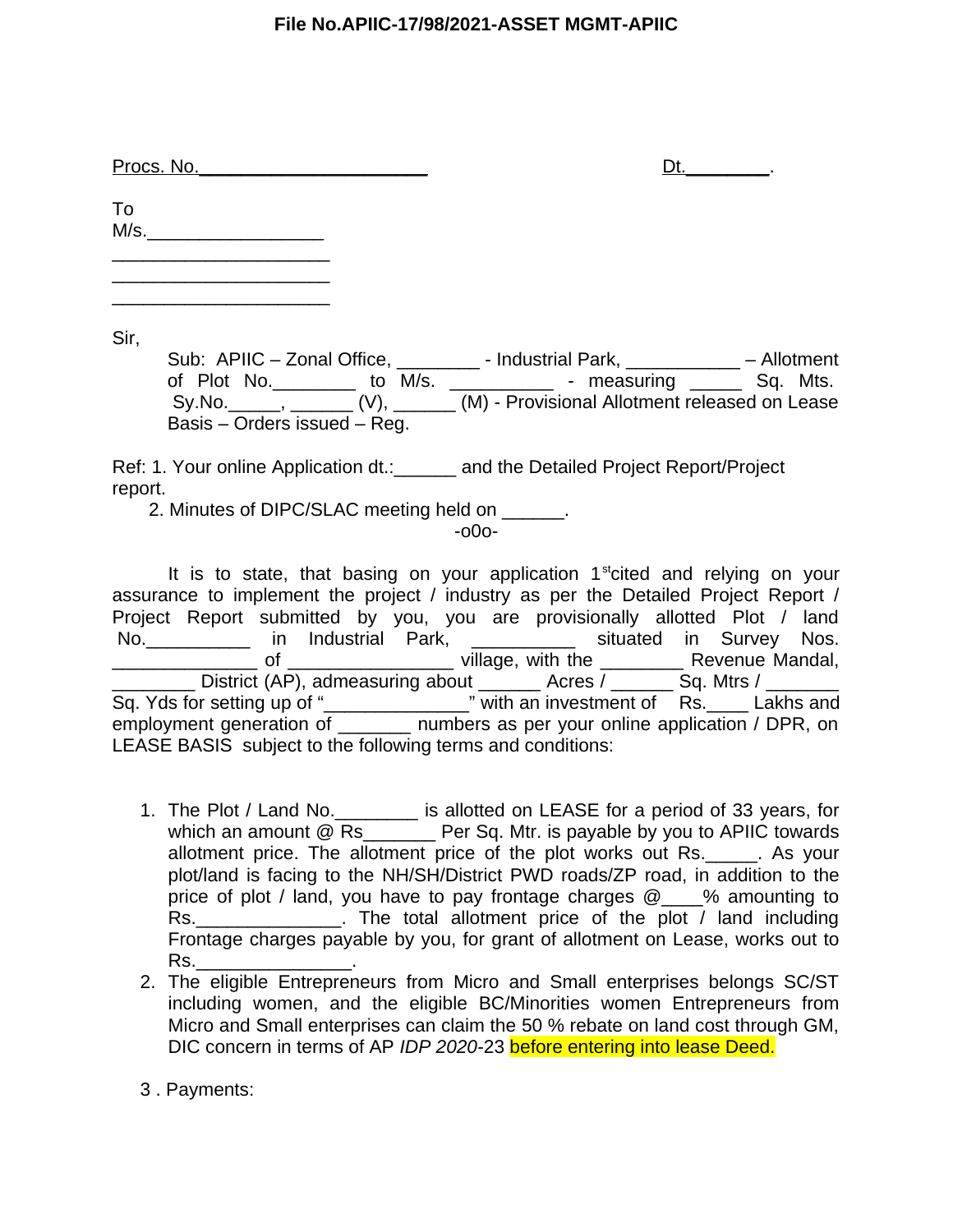A) That the ALLOTTEE shall pay the \_\_\_\_\_\_\_\_\_\_ % (either 100%, 75%, 50%, 25%) out of the allotment price of Rs. \_\_\_\_\_\_\_ for the plot/land, as advance land cost, which is totalling to Rs. The Contract CRS. The Contract of the balance land cost (payable as below), for the allotment of land on LEASE basis, for a period of 33 years commencing from the date of execution of the LEASE deed and on the terms and conditions herein stipulated and in the Lease deed.

# a. **For Land upto 1 acre :**

The balance land cost i.e **50%** totaling to Rs. \_\_\_\_\_\_\_ along-with **9% interest per annum** on the balance amount from the date of handing over of the possession of land, shall be paid by ALLOTTEE to the CORPORATION, after the Date of Commercial Production (DCP) or the stipulated time line for implementation of project, whichever is earlier.

# b. **For Land above 1 acre :**

The balance land cost i.e **50% or 25%** totaling to Rs. \_\_\_\_\_\_shall be paid by the ALLOTTEE to the CORPORATION over a period of **4/6 years** at the rate of % of allotment price per year, after the Date of Commercial Production (DCP) or the stipulated time line for implementation of project whichever is earlier.

- c. That in both the above cases of allotment of Land, where the allotee belongs to SC/ST, the balance land cost i.e **75%** totaling to Rs \_\_\_\_\_\_\_\_shall be paid by the ALLOTTEE to the CORPORATION in 8 equal annual installments along with **8% interest per annum** after the Date of Commercial Production (DCP) or the stipulated time line for implementation of project whichever is earlier.
- d. *It is expressly stated that* the date and time is the essence of this allotment.

B) In addition to the above, for the developed plots you have to pay additional process fee  $\varpi$  0.2 % on allotment price subject to a minimum of Rs.5,000/- per allotment.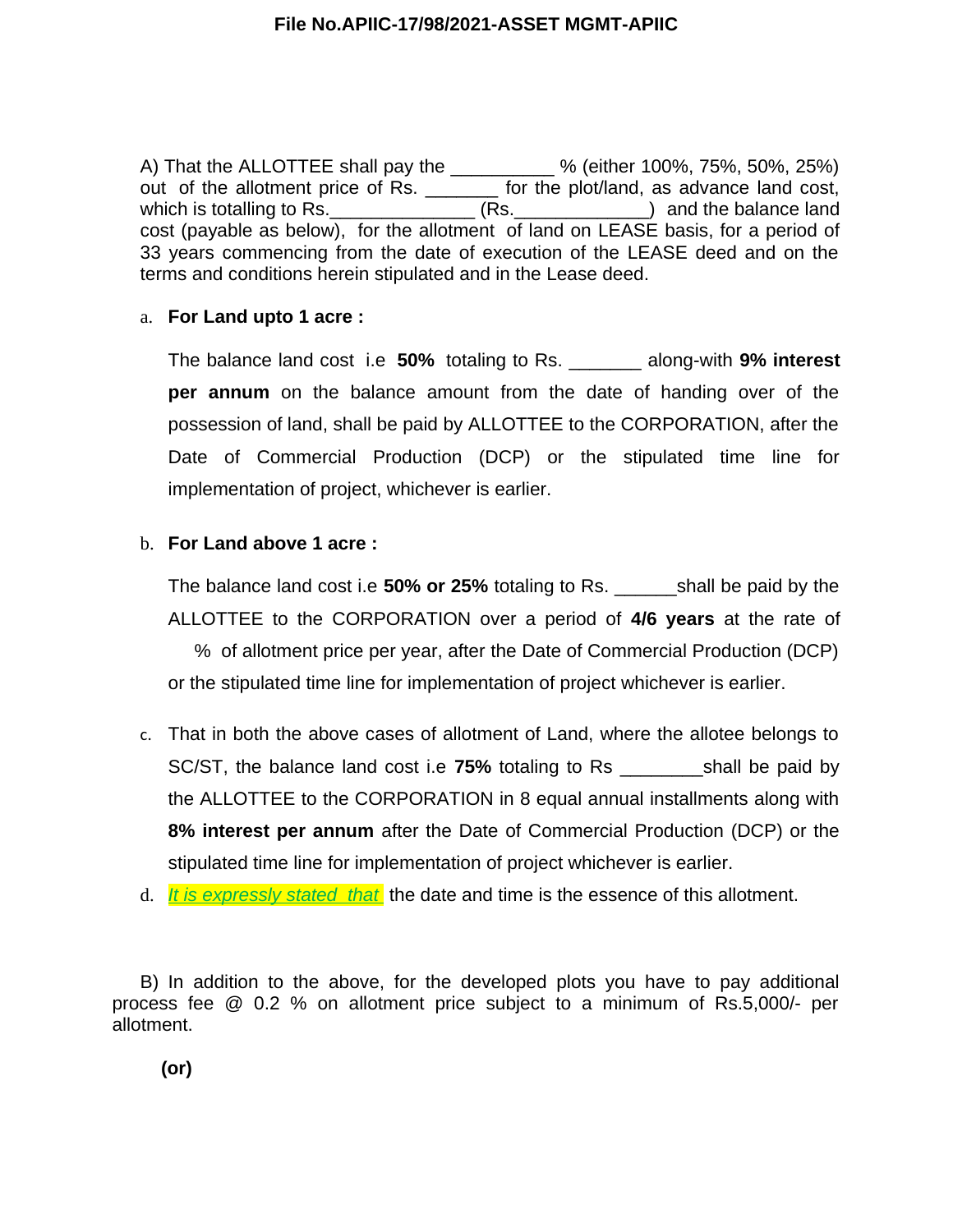In case of allotment made as undeveloped land, the Additional process fee  $\varpi$ Rs.15,000/- per acre or part thereof, shall be paid in addition to the process fee already paid at the time of filing application within 30 days from the date of receipt of provisional allotment order.

C). You should pay the annual lease rentals of Rs.1,000/- per acre or part thereof and upto a maximum of Rs.10,000/- per unit along-with applicable taxes at the beginning of every year, the first year commencing from the date of handover of possession / execution of lease deed of the plot/land. The first year Annual lease rental amounting to Rs. \_\_\_\_\_\_\_\_\_ shall be paid by you along with the advance land cost or latest before or at the time of execution of Lease Deed.

E). You should also pay the Annual Maintenance Charges  $\omega$  Rs.1/- psm per Annum. This amount is to be paid at the commencement of each succeeding year not later than  $31<sup>st</sup>$  March of such.

- 4. You should pay the process fee, allotment price percent as stated in Clause 3 and lease rentals, maintainance charges as stipulated and such payments and other payments under this allotment, shall be paid through RTGS/ NEFT / Online.
- 5. If the basic condition of payment as stipulated in condition 3 (A) and (B) above is not made within the time stipulated, this allotment shall stand cancelled automatically, and the EMD paid shall remain forfeited as applicability in terms of APIIC Allotment Regulations.
- 6. The allotment will be confirmed in your favor through a final allotment letter after payment of the price of plot/land as stipulated herein above subject to stipulated terms and conditions applicable and you will be bound by the terms and conditions set forth herein even after the final allotment letter and this letter will read as part of the lease deed.
- 7. You should execute the Lease Deed with appropriate stamp du**ty and registration charges as applicable**, at your own expenses within one month from the date of receipt of final allotment orders. The Lease Deed shall be registered within (21) days from the date of execution of the said document. The GST applicable shall be borne by the Allottee.

It is expressly stated that the allotment on LEASE of the industrial plot/land shall at no point create any ownership rights in favor of the Allottee and the ownership of the land shall remain with the Corporation, except for considering the buy-out in accordance with the terms and conditions prescribed herein.

8. You should commence construction of factory building (s), duly obtaining building approval plans from the competent authorities within 6 months of being put in possession and you shall go into regular commercial production, duly erecting plant and machinery and obtaining regular power supply connection and utilizing the land as per the DPR, within 2 / 3 years of being put in possession of the leased plot / land.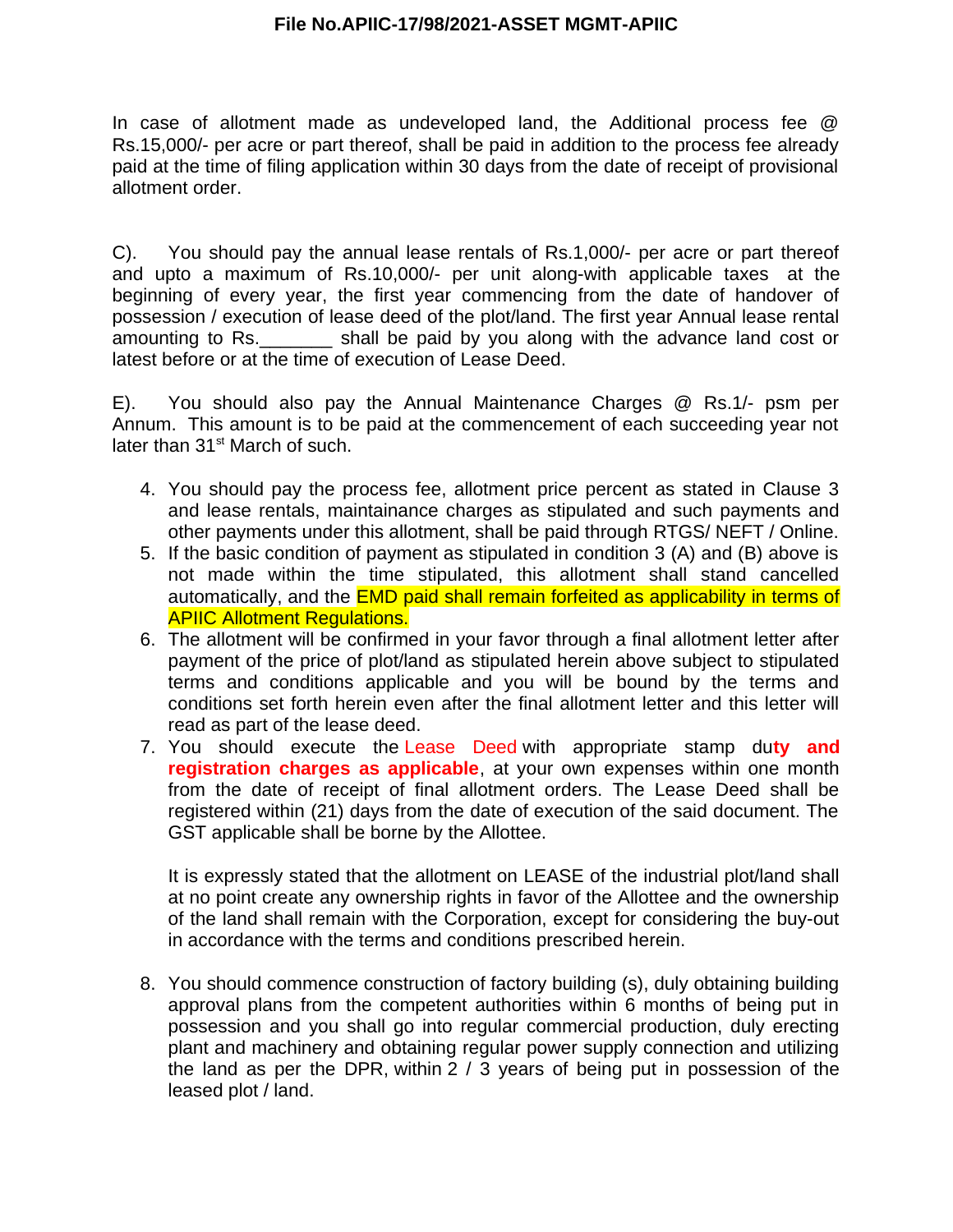- 9. You shall implement the project in full in the allotted premises as per the DPR submitted, for the purpose for which it is Leased, within 2 /3 years of taking possession and go into regular commercial production. After implementation of the project the Allottee has to submit Date of Commercial Production (DCP) certificate issued by the concerned General Manager, DIC as per Regulation 27 of the Allotment Regulations 2020. That subject to complying the conditions stipulated in Clause No.8 above and on continuous successfull operation/running of the unit for 10 years from the date of DCP the Allottee can exercise the options as follows: .
- i. The Allottee can opt for buyout on payment of 20 % of the allotted price of plot/land towards buyout premium (or)
- ii. The Allottee also can opt to seek extension of the lease period from 33 years to 99 years without payment of any additional amount.

Provided in case of allotment of land made as Land Acquisition for others/ as undeveloped land, sale deed on buyout or extension of LEASE period shall be executed only subject to settlement of claims filed by Pattadars in courts for enhancement of compensation under Land Acquisition Act and after complying with conditions like payment of entire LEASE consideration along with other dues if any. These cases arise, where the Corporation acquires and allots the land for large projects/developers and/or on the directions of the government.

 Provided further that any charges towards registration of the deed/document and the applicable taxes shall be borne by the Allottee only.

- 10.If within 2/3 years from the date of taking possession of the plot/land the project is not implemented as per the Allotment application and Detailed Project Report/Project Report submitted by you at the time of filing of online application, the allotment made shall remain cancelled and the Lease Deed shall stand terminated and the Corporation shall have a right to resume possession of the subject plot/land and you shall not object the same. In such an event the rights created in your favor by allotment and lease shall cease to exist.
- 11.You may mortgage the leased hold rights in the schedule property only after obtaining **No Objection Certificate** from APIIC to avail loan, only for construction of factory building for establishment of plant and machinery for the purpose of the project implementation, from the reputed financial institutions / scheduled banks and as per Regulation no. \_\_\_ of the Allotment Regulations 2020. The conditions of the NOC shall be binding on the Allottee and the financing agency at all times.
- 12.You should bear the cost of sewer lines passing through the area and pay property tax also as and when demanded and also furnish an undertaking to that effect on Rs. 100/- Non Judicial Stamp paper.
- 13.You shall be responsible for getting power supply to your unit and shall not claim any rebate/ reduction in the cost from the APIIC Limited for any delay in getting power supply from the APTRANSCO or for any otherpurpose.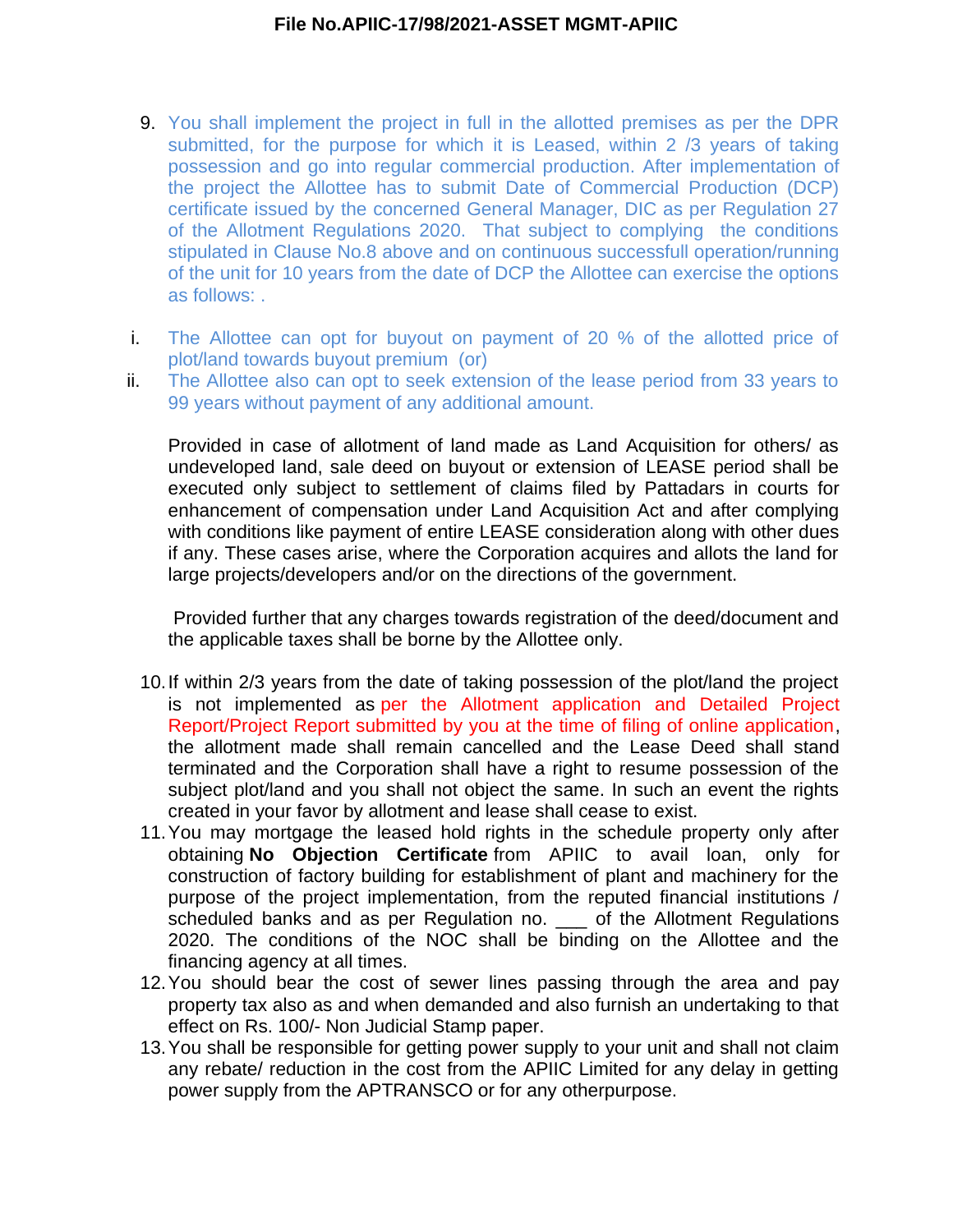- 14.The Leased land/plot shall not be transferred or conveyed to any person(s) without the prior written permission of the Corporation. Any change in the constitution/business entity/shareholding of the Allottee, shall also be made only with prior necessary approval from the Corporation. The Corporation reserves the right to approve or refuse the transfer/change etc. and subject to any conditions that it may prescribe.
- 15.You shall not be entitled to transfer, sub-let, lease or assign any interest in the business or unit or assign/sub-let or encumber the land/plot in any manner whatsoever either in whole or part without prior written approval of the APIIC Ltd. Such permission may be considered or refused subject to any conditions that may be prescribed by APIIC.
- 16.You should pay property tax to the concerned local authority/local body or maintenance charges to the Corporation as prescribed from time to time. You shall be responsible to pay and clear the property tax, other taxes, cess, charges, levies to the competent authority from the date of taking possession.
- 17.You should install water meter at your own cost including other incidental charges.
- 18.You should pay water charges that will be charged separately for which you have to enter into an agreement with APIIC Limited.
- 19.This allotment and occupancy of the plot/land is subject to adherence to the directives issued by the State Board for Prevention and Control of Water and Air Pollution. You should undertake for the treatment and disposal of effluents as prescribed by the AP Pollution Control Board. An undertaking to this effect should be given in the proforma prescribed on Rs. 100/- non-judicial stamp paper.
- 20.Possession of the plot/land has been taken under the provisions of the Land Acquisition Act by the APIIC Limited and as such the land acquisition cost has not been finalized. In the event of Civil Courts ordering enhanced compensation at the instance of the persons affected in the land acquisition at a later date, enhanced compensation will be apportioned to all the Allottees in respect of the plots/land Leased to them and the said proportionate cost shall be paid by you. You should furnish an undertaking to this effect on Rs.100/- Non-judicial stamp paper in the prescribed format enclosed to make the payments.
- 21.Registration of the Lease deed will be made in your favour only after payment of the amounts specified in Clause 3 (A) and (B). Further the balance land price amount under Clause 3 and the annual lease rentals and maintenance charges as stated hereinabove, shall be paid from time to time as specified. The applicable GST shall be borne by you only.
- 22.The Corporation reserves the right to appropriate the money paid by you or standing to your credit towards any out-standing dues payable by you on any account whatsoever. Payments made by you shall be adjusted first towards (penal) interest and balance, if any towards principal outstanding on any account.
- 23.The Corporation is not responsible for payment of electricity charges or other dues, if any payable to APSEB in respect of the Plots Leased/resumed by the Corporation.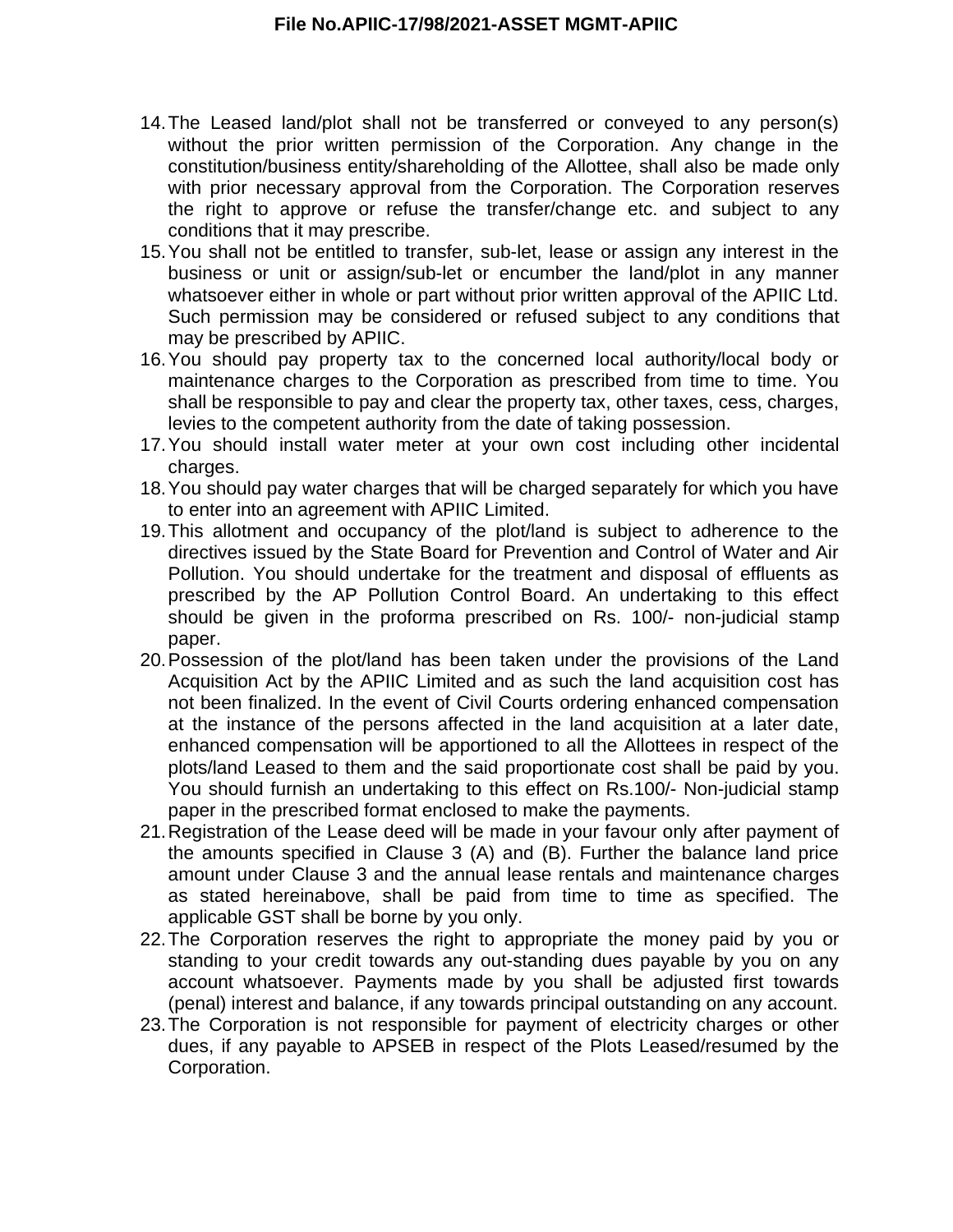- 24.The Allottee shall obtain Consent for Establishment (CFE), Consent for Operation (CFO), from Andhra Pradesh Pollution Control Board (APPCB) under the /Air (Prevention and Control Pollution) Act1981 as well as Water (Prevention & Control of pollution) Act, 1974.
- 25.You should comply all the time with applicable environmental standards stipulated by statutory authorities and shall aware of any new modifications in the standards/notifications etc. In case of non-compliances, APIIC shall have the right to close the operations of the industries. Allottee shall document all environmental activities with proper attestation all the time.
- 26.You should keep copies of all the environmental regulations, EIA report, EC Clearance, MOEF/PCB investigation reports and all other relevant Environmental documents in place all the time for inspection by APIIC at anytime.
- 27.You should abide by the country fly ash utilization regulations Possibilities of utilization of fly ash for bricks and other uses during the construction stages shall be explored. Ready mixed concrete must be used in the building construction.
- 28.You should provide copies of environmental compliance reports submitted to APPCB and/or MOEF to the APIIC as well.
- 29.The ground water shall not be drawn at any stage in the Industrial Parks/ IDP/ Special Economic Zones (SEZs), without prior written consent of the competent authorities and the APIIC.
- 30.You should adopt water reuse and water recycling methods for water conservation. Fixtures for showers, toilet flushing and drinking should be of low flow either by use of aerators or pressure reducing devices of sensor based control.
- 31.For storm water collection, the Allottee shall provide drainage system within their premises. It is mandatory for industries to provide rainwater harvesting pits within the industry premises for harvesting rain water. Before reaching the roof/surface run off to the pit, pre-treatment must be done to remove the suspended matter, oil and grease. The excess storm water should be discharged into the common storm water drainage of the Industrial Park/Special Economic Zone(SEZ).
- 32.You should minimize waste generation by adopting suitable techniques and the details of such measures are to be provided to the APIIC from time to time.
- 33.You should adopt energy conservation measures and use renewable energy in all possible ways and such application of techniques shall be provided to the APIIC from time to time.
- 34.Allottee should make all arrangements for proper disposal of garbage/waste at regular intervals and keep the premises inside and outside of the unit as clean and hygienic.
- 35.You should provide proper fire, safety and hazard management facility within their premises. A first-aid room shall be provided in the project both during construction and operation of the project.
- 36.Construction spoils including bituminous material and other hazardous materials must not be allowed to contaminate watercourses and the dump sites for such material must be secured so that they should not leach into the groundwater.
- 37.You should have arrangements for effective hazardous and non hazardous waste collection, segregation, storage and management system. The Allottee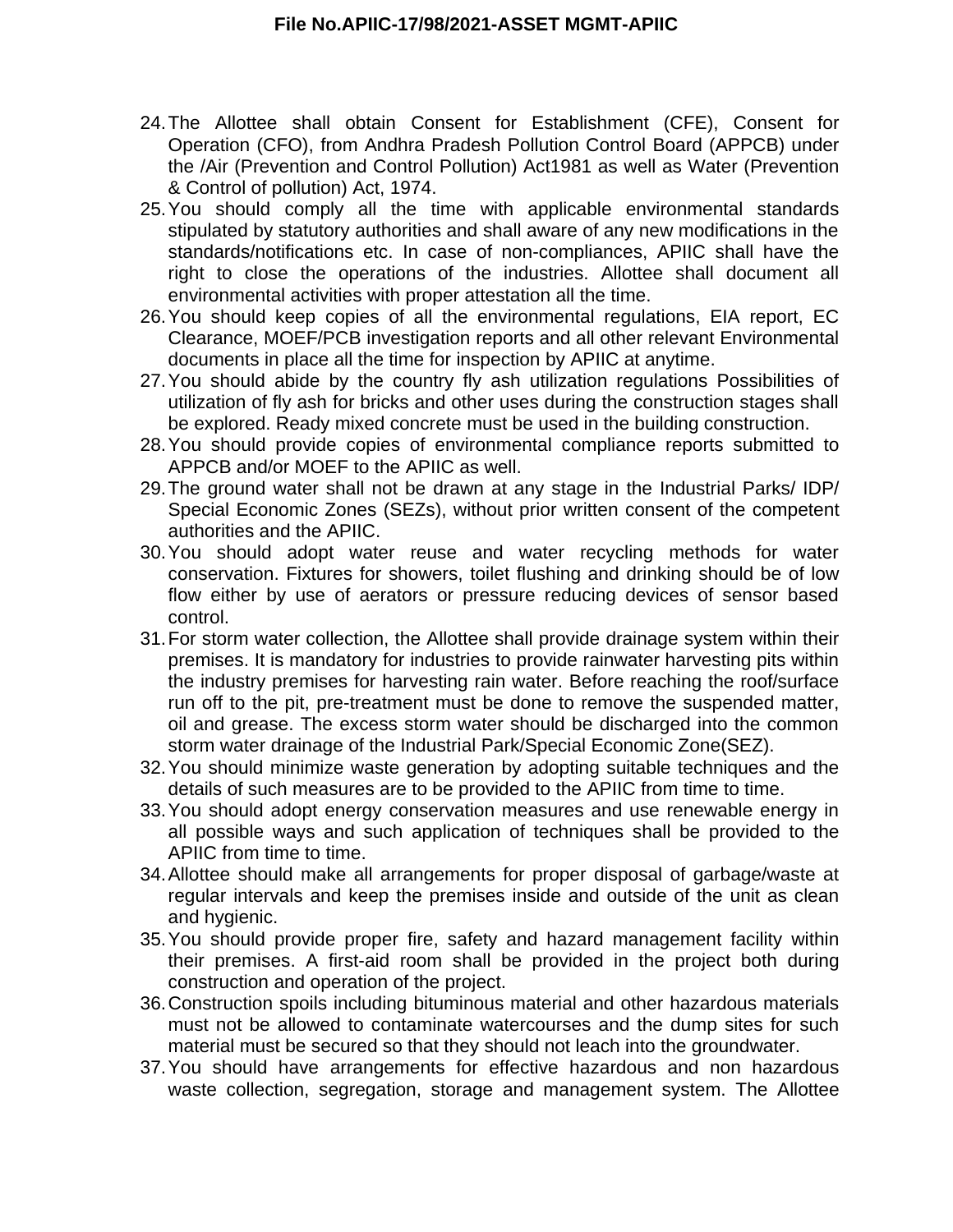shall have temporary storage facility for 30 days detention and hazardous wastes shall be periodically disposed off to nearby approved treatment, storage and disposal facility (TSDF). Industries having hazardous waste shall obtain necessary authorization from A.P. Pollution Control Board (APPCB) for handling/ storage/ treatment/disposal.

- 38.APIIC authorities have the right to enter into unit premises for checking and inspection of unit at any time. The Allottee shall not withhold any information pertaining to Environmental Management of their units. In case of non compliance or not submitting the desired information to APIIC, necessary action for cancellation of allotments or closure of unit, as deemed fit, would be initiated.
- 39.You should not take up any activities, due to which the property of APIIC such as roads, green belt, drainages, street lights etc., may be damaged. In case of non compliance, APIIC may revoke the allotment orders or collect the fine from the Allottee as deemed fit.
- 40.You should adhere to the provisions for Water (Prevention and Control of Pollution), Act 1974 the Air (Prevention and Control of Pollution) Act 1981, the Environment (Protection) Act 1986, the Public Liability (Insurance) Act 1991 and EIA notification 2006 including the amendments and rules made thereafter.
- 41.You should provide on-site parking for trucks within their premises. No trucks shall be parked on the internal roads of Industrial Park / Special Economic Zone(SEZs).
- 42.You should monitor the emissions, effluents, wastes, stack emissions and their ambient air quality and water quality within their premises periodically after commissioning of project.
- 43.The Allottee has to provide sufficient budget for environmental protection measures as directed by the Pollution Control Board.
- 44.All top soil excavated during construction activities should be stored for use in horticulture/landscape development within the project site.
- 45.Use of glass should not be more than 40% of building envelope to reduce the electricity consumption and load on air conditioning. If necessary, use high quality double glass with special reflective coating in window.
- 46.Roof should meet perspective requirement as per Energy Conservation Building Code by using appropriate thermal insulation to fulfill requirement.
- 47.The green belt design along the periphery of the plot shall achieve attenuation factor conforming to the day and night noise standards prescribed for residential land use. The open space inside the plot should be suitably landscaped and covered with vegetation of indigenous variety.
- 48.The D.G. sets shall be provided within adequate stack height as per norms.
- 49.The Allottee has to spend funds for Corporate Social Responsibility (CSR) as per Companies Act and rules there-under.
- 50.The Allottee has to provide employment to the land ousters / locals to the maximum extent based on their qualification/ skills subject to minimum 50% of total requirement.
- 51.Allottee has to establish their own Effluent Treatment Plant (ETP) in their premises to treat the effluent of their units and the discharge standards strictly as per the guidelines of APPCB, in case the CETP is not established by APIIC.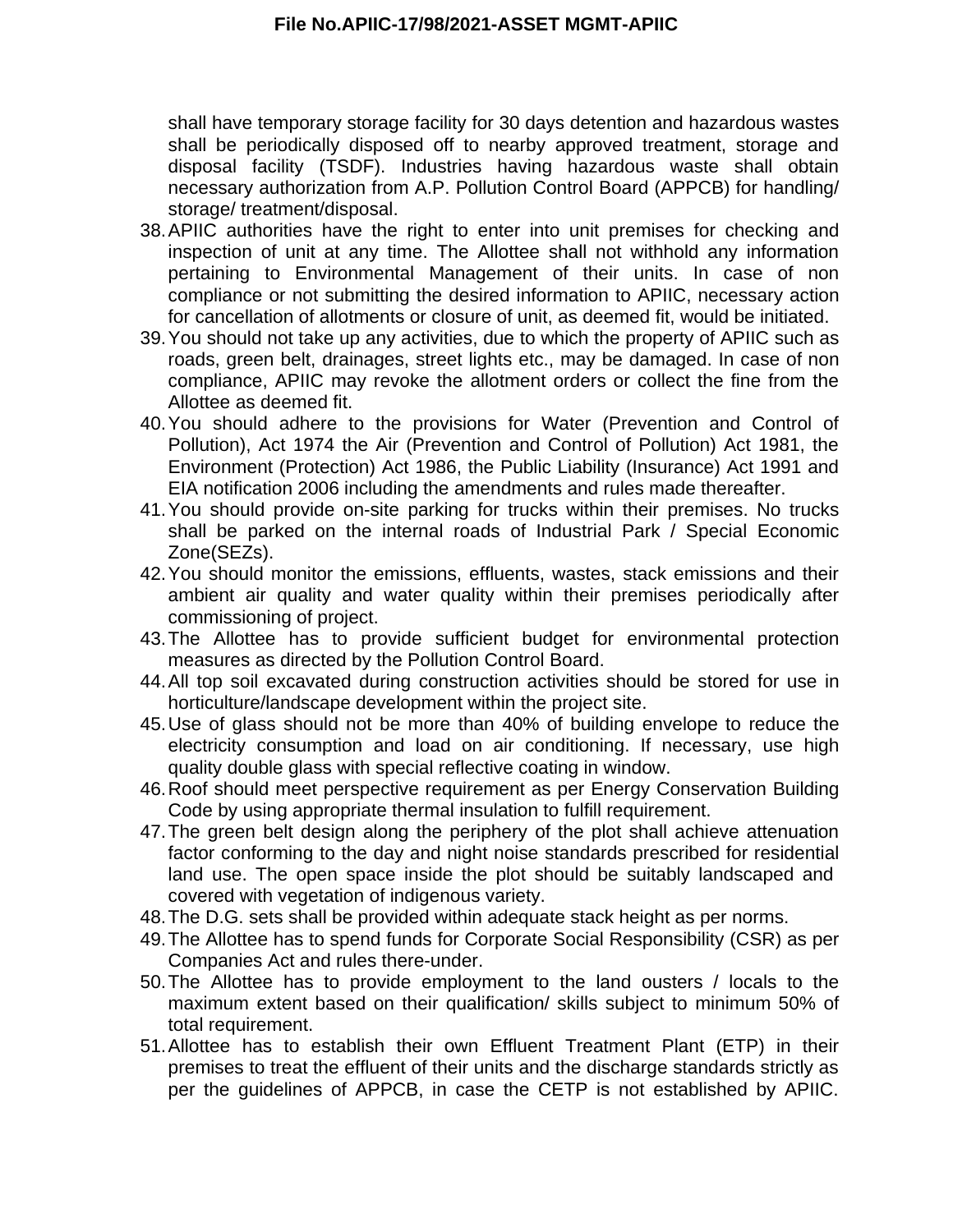Guard pond with five compartments for 5 days storage capacity shall be constructed by the Allottee so as to test the treated waste water before utilizing the same for flushing, washing, gardening etc. Quality of treated effluent reaching the guard pond shall be continuously monitored and in case the treatment is not adequate there shall be arrangement to recycle the effluent from the guard pond through the CETP. In case the CETP is established at Park level by APIIC/codeveloper, pre-treatment has to be done by the Allottee himself to meet the inlet standards of CETP.

- 52.Allottee has to make their own arrangements to manage / treat the domestic sewage by constructing septic tank or sewage treatment plant (STP) in their premises as per norms, the quantity of sewage, in case no sewage disposal system is provided by APIIC at Park level. No waste water shall be discharged outside the premises.
- 53.There will be no recharge of ground water by industrial effluents.
- 54.APIIC shall also have the right to cancel the allotment and terminate the Lease Deed and to resume the land in case :

a) the balance amounts towards the allotment price and the interest thereon is not paid as stipulated.

b) the leased land either in part or in whole is kept un-utilized for the purpose to which it was allotted for a continuous period of 6 months except as per Regulation No. \_\_\_ of the APIIC Allotment Regulations i.e due to Act. of God eg. riots or natural calamities etc. which are beyond the control of the Allottee.

c) if it is found that the land leased to the Allottee is in excess of its requirement or maximum portion of the land remains un-utilized.

c) if you commit breach of any terms and conditions of Provisional allotment letter and /or the Lease deed executed.

d) if the allotted plot/land is not utilized for the purpose for which it is allotted within the specified period, as per the provisional allotment letter / Lease Deed, DPR and online application etc.

 In case of such cancellation, you will be treated as an encroacher and trespasser who will have no right on the land. Further in case of cancellation of allotment or expiry of the lease period, which ever is earlier, the Allottee shall have no rights over the schedule property and any such rights/claims shall cease forthwith.

55.The Allottee should furnish an undertaking of Rs.100/- NJS paper stating that he is willing to surrender the land to APIIC whenever it is not utilized for industrial purpose or whenever such notices are issued to the party by APIIC.

56. Please note that the terms and conditions in this letter are binding on you and that this Provisional allotment will stand automatically cancelled and the Corporation forfeits all amounts paid by the Allottee, if any of the terms and conditions stipulated in the allotment letter are not complied by you.